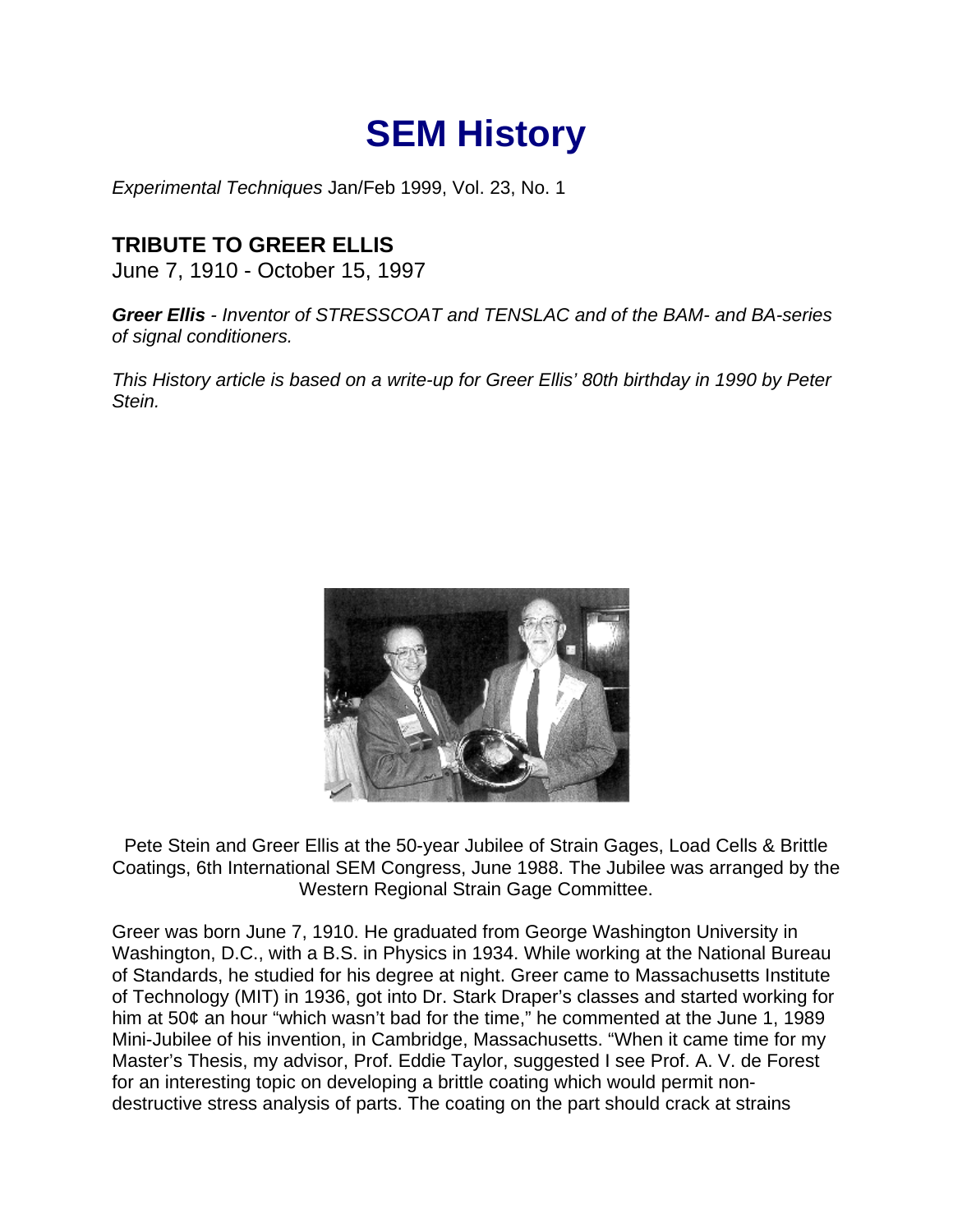below the yield point of the part, so that strain distributions for directions and magnitude could be studied," he continued. A brittle coating developed in Germany in 1932 had been used to solve crankshaft failure problems on the Zeppelin engine, but the publication did not reveal the nature of the coating. Hamilton Standard offered a \$100 prize, a large sum in those days, for the development of such a coating. Greer found that carbon disulfide was the only satisfactory solvent for a rosin-based coating. He had tried all solvents from A through Z. Although it was evil smelling, inflammable, violently explosive and toxic, he used it to formulate a successful brittle coating. "I called it Stresscoat right off the bat. Straincoat sounded too much like Raincoat. I put some in tin cans around Christmas of 1937."

A.V. de Forest was the founder of Magnaflux Corporation. Magnaflux commercialized Stresscoat, which spread around the world rapidly and successfully, but not without trials and tribulations. Frank Tatnall, legendary salesman of testing machines and mechanical strain gages for Baldwin Southwark (now BLH Electronics), distributed cans free of charge during his trips. That, however, did not occur until Spring 1938, and the temperatures and humidity then were quite different from those for which the product had been formulated in the previous Winter. None of it worked and the users condemned Stresscoat, which got off to a very bad start. Not until the evaluations of the effects of temperature and humidity were completed, did the situation change. Positive acceptance followed swiftly. Just before World War II, Greer took a trip to Germany and was amazed to find that the brittle coating method, which had actually been developed in Germany to solve failure problems on the Zeppelin engines, was not in use to any extent. He was left with the general impression that the Germans did not have much use for experimental techniques and preferred analytical ones.

The bonded resistance strain gage was developed that same year, also at MIT and A.V. de Forest was also instrumental in its commercialization, through the Baldwin Southwark Company, now BLH Electronics, who were manufacturing another invention of his, the de Forest Scratch Gage. It is difficult to overestimate the importance which Stresscoat played in the history of experimental mechanics. With it, researchers were able to determine the locations and directions of the highest strains in a structure or a part, which then identified the locations and directions for mounting electric resistance strain gages for detailed and dynamic studies. Sometimes the brittle coating pattern itself was enough too solve important failure problems. William T. "Bill" Bean was one of the early practitioners of the Stresscoat and strain gage fields and established a legendary reputation for his ability to solve experimental mechanics problems. During World War II, Stresscoat made a significant contribution to the solution of failure problems in armament-related hardware, which gave the allies a decided edge over the axis power, which did not have this method available.

Wanting his own business, Greer went back East after some time with Magnaflux, and established his own consulting business as Ellis Associates, becoming a much soughtafter consultant with the new tools of the stress analysis field: bonded electric resistance strain gages and Stresscoat brittle coating.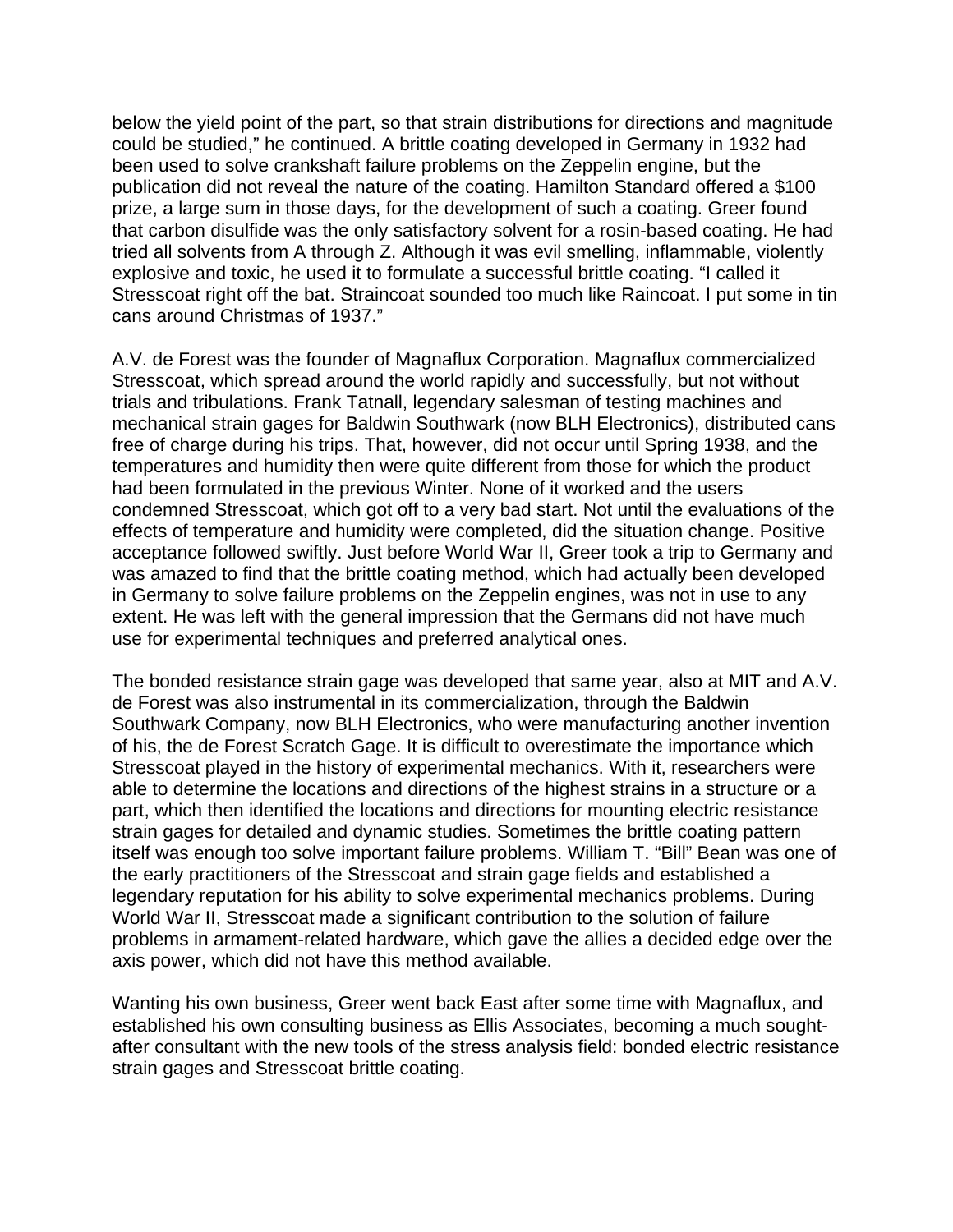He and his secretary, Ruth Williams, were married March 1, 1941 in Washington, Connecticut. He became a consultant for solving failure problems for industry. His ingenuity with both of these new experimental stress analysis tools led to spectacular solutions of difficult failure problems. He also developed a stress probing technique with which he bonded resistance strain gages to structures with a thermoplastic DeKhotinsky adhesive so that he could soften the adhesive with a heat gun and move the gage to another location for quick strain surveys. He said of that method, "I was solving the problem while others were still discussing what the problem was." After some time as a consultant his clients kept asking him to sell them the "boxes" he had made for his own consulting practice, so he settled on designing and building signal conditioning and instrumentation for strain gages.

He started with vacuum-tube-based AC-amplifiers with built-in choppers which chopped a zero-bridge-output-voltage into the data, permitting static, as well as dynamic, measurements to be made by both null-balanced and unbalanced measurement. These unusual instruments, now antique, are still the best-designed signal conditioning for their purpose. I am proud, indeed, to own one of every model in my own instrument museum. After a lengthy and cumbersome mathematical analysis of how he designed his balancing circuits I came to the conclusion that they were close to perfection. They were the opposite of all the other commercial designs but their loading factors on the bridge and their linearity were just about perfect. I asked him one day how he had managed to achieve this degree of perfection, knowing he was not partial to mathematical analysis. He replied, "Oh Pete! I just tinkered around until I got what I wanted!"

When transistors came on the scene, Greer designed and built the first DC amplifier in the world, stable enough for strain gage work. "The hot-shot fellow at the time, on transistors, was at Raytheon. I asked him how to make a DC amplifier with less than 1mv drift over night. He replied, "Forget it Bub!" because of their temperature sensitivity. So I bought two of their transistors, put them in a balanced circuit, put my hat over them (as a thermal shield), and went to sleep. The next morning they were within 1mv of each other! I put them in a little thermos bottle to solve the temperature-sensitivity problem. We put a switch in the bridge circuit so you could turn bridge supply off, and then you could re-zero the amplifier and all the thermocouple action at any time during a test, whenever you suspected that zero-drift might have occurred. Then you could turn the bridge power back on and make measurements. Because the other components were stable, you could come back six months later and continue the test! Those two things made a big difference."

That was the BAM-1 (Bridge Amplifier and Meter), which I still use on all my demos. It was in production until about 1993 at Measurements Group, Inc., Raleigh, NC, who bought Ellis Associates in the 1970s. A remarkable tribute to a superior design, vintage 1955! An almost 40-year production run.

Greer is also the inventor of the other room-temperature brittle coating, which was commercially manufactured by Measurements Group, Inc., Tenslac, which Greer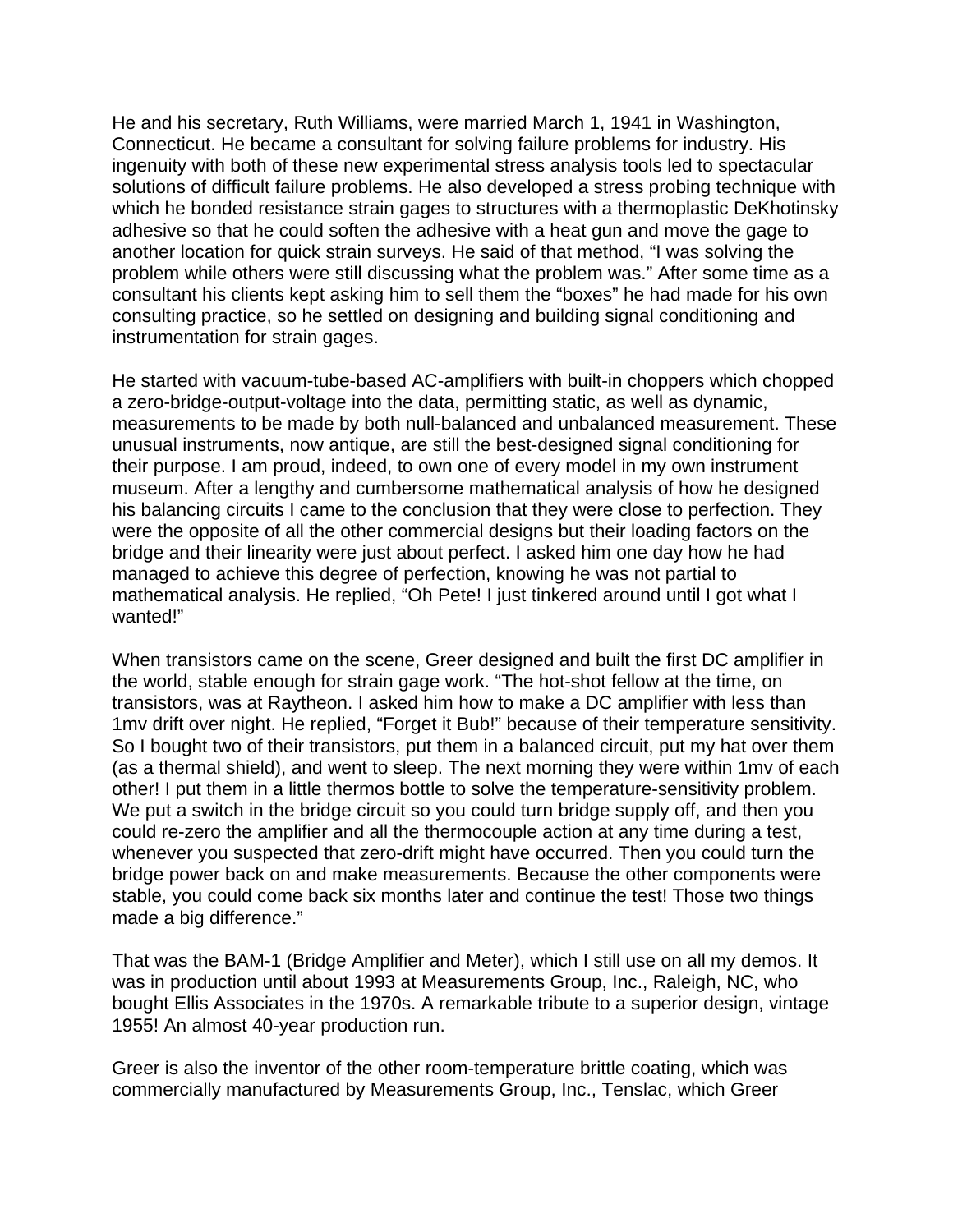formulated at their request in the 1970s, in such a way as not to infringe on his own Stresscoat patent. Stresscoat is now owned by Stresscoat Inc., of Upland, CA. Tenslac is no longer commercially available.

For many years, Greer was a popular and exciting lecturer, first with Frank Tatnall's SR-4 Seminars in the late 1940s and early 1950s, then with Bill Murray's Strain Gage Techniques Summer Courses which originated at MIT. Both courses were held all over the United States. Greer also lectured at the 1960 Stress Measurement Symposium at Arizona State University, in Tempe, which I had organized. I first met him during one of the SR-4 Conferences in 1952 and we remained friends to his death.

Greer was a Guest of Honor at the June 1988 celebrations of 50 Years Since the Commercialization of Bonded Strain Gages, Load Cells and Brittle Coatings held in Portland, Oregon at the 6th International Congress of the Society for Experimental Mechanics, coinciding with the 64th Semi-Annual Meeting of the Western Regional Strain Gage Committee. He was awarded an engraved silver dish commemorating his achievements.

"As a teenager, Greer became interested in sailing on the Chesapeake Bay and it became his favorite sport," wrote Ruth. "He sailed monohulls and later, catamarans; also ice-boats on frozen lakes in winter. In 1968 he won the right to represent the United States, sailing the catamaran *Yankee Flyer*, an innovative design employing an experimental wing mast, in the contest for the Little America Cup off the coast of England, but lost to the British team."

"Music was another interest of Greer's. He enjoyed playing alto-saxophone in a local band of amateurs." Son Jim adds, "His saxophone playing is now revived after 50 years, and he plays John Phillip Souza marches with retired members of the Boston Symphony on village greens. He tinkers with the reeds and is always experimenting. He is now into soaring, soloing on gliders since 1987, also after a 50-year hiatus."

Greer's and Ruth's children are Jim, in the Instrument Division of Measurements Group, Raleigh, NC, who is also into offroad motor-biking and biking on his 85-acre farm, where he organizes events. He has a bike business on the side and has been an enthusiast and writer for Observed Trails for over 30 years. David is a Medical Doctor in Millersburg, Pennsylvania, married to Susan, with daughter Katie. Tom, of Boulder, Colorado, owns a business repairing Saab cars and antique sports cars as Green Mountain Motors. He does some racing and enjoys skiing and hiking. Susan is married to Tom Lee and is a substitute teacher in Hawaii with daughter Ali (Alexandra).

Jim wrote a letter in 1990 from which I excerpt, "Another early interest, sailing, later took advantage of his MIT aeronautical engineering studies. His boating career migrated from the Chesapeake in the 1930s to Casco Bay, Maine, in the 1950s and 1960s. A variety of monohulls led to racing 210s (a 30-ft.day-sailer craved by his children) and 505s (a 17' planing boat)."